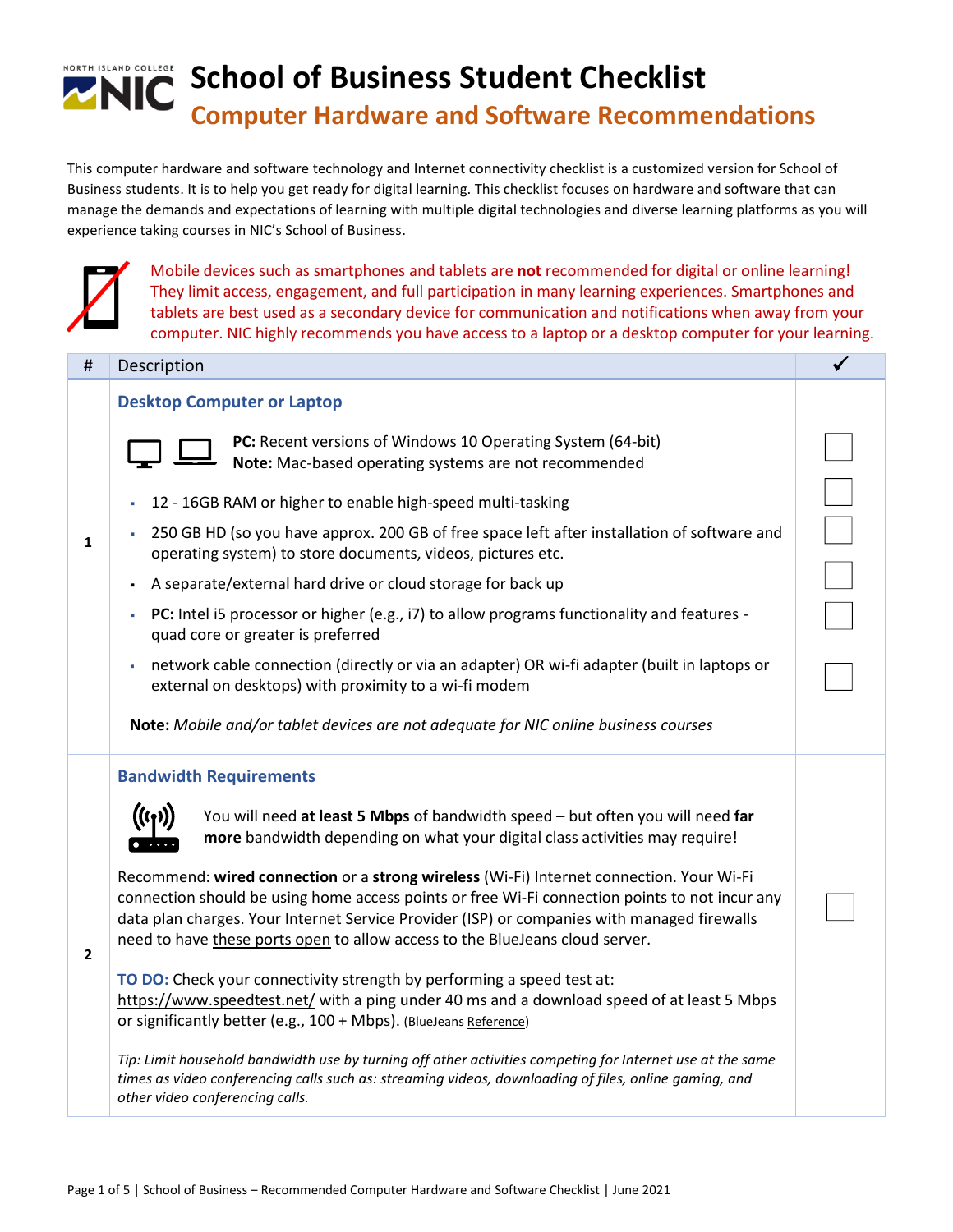|  |  | <b>USB Keyboard</b> |
|--|--|---------------------|
|--|--|---------------------|



**3**

**4**

**5**

*Note: if not part of laptop – a separate keyboard provides greater ease for typing, navigating programs etc.*

### **USB Mouse**

*Note: if not already part of a laptop – a separate USB mouse provides greater ease in navigation, moving around the page faster etc.*

### **USB Speakers**



*Note: if not already part of a laptop – a set of USB speakers allow for audio and video from videos, websites, learning resources etc.*

*However, we strongly recommend a USB headset with integrated microphone for any BlueJeans courses and classes – for significantly improved audio quality over separate speakers and a microphone.*

#### **USB Microphone**



*Note: if not already part of laptop or web cam, a separate USB microphone allows for creation of videos, audio clips and successful participate in BlueJeans classes and meetings*

OR

#### **6 USB Headset with Integrated Microphone**



This combination is recommended for all digital courses making use of the BlueJeans web conferencing platform, regardless of using a laptop or desktop computer. A USB headset with microphone will provide the best sound quality. See [website](https://support.bluejeans.com/s/article/Recommended-headsets-and-microphones?) with recommendations from BlueJeans.

*Note: The mics used with ear buds often do not work well as you can hear 'scraping' notices when the mic rubs on clothing. This results in distracting noises for others on the video conferencing call.*

#### **USB Web Camera**



**7**

**8**

**9**

*Note: if not already part of laptop – to allow for creation of videos, been seen on BlueJeans calls and other group and class learning experiences along with more flexibility in placing camera in another location for optimal video.*

- Almost all negative (integrated) webcams are compatible with BlueJeans platform.
- External cameras that have been tested with BlueJeans are as follows: Logitech C920, C930e etc. and Microsoft LifeCam series [\(Reference\)](https://support.bluejeans.com/s/article/BlueJeans-System-Requirements)

#### **Optional: Printer**



For printing documents, tests, and handouts etc.

#### **Optional: Second Monitor**



For ease in working on documents when on video conference calls, working on multiple projects and activities etc.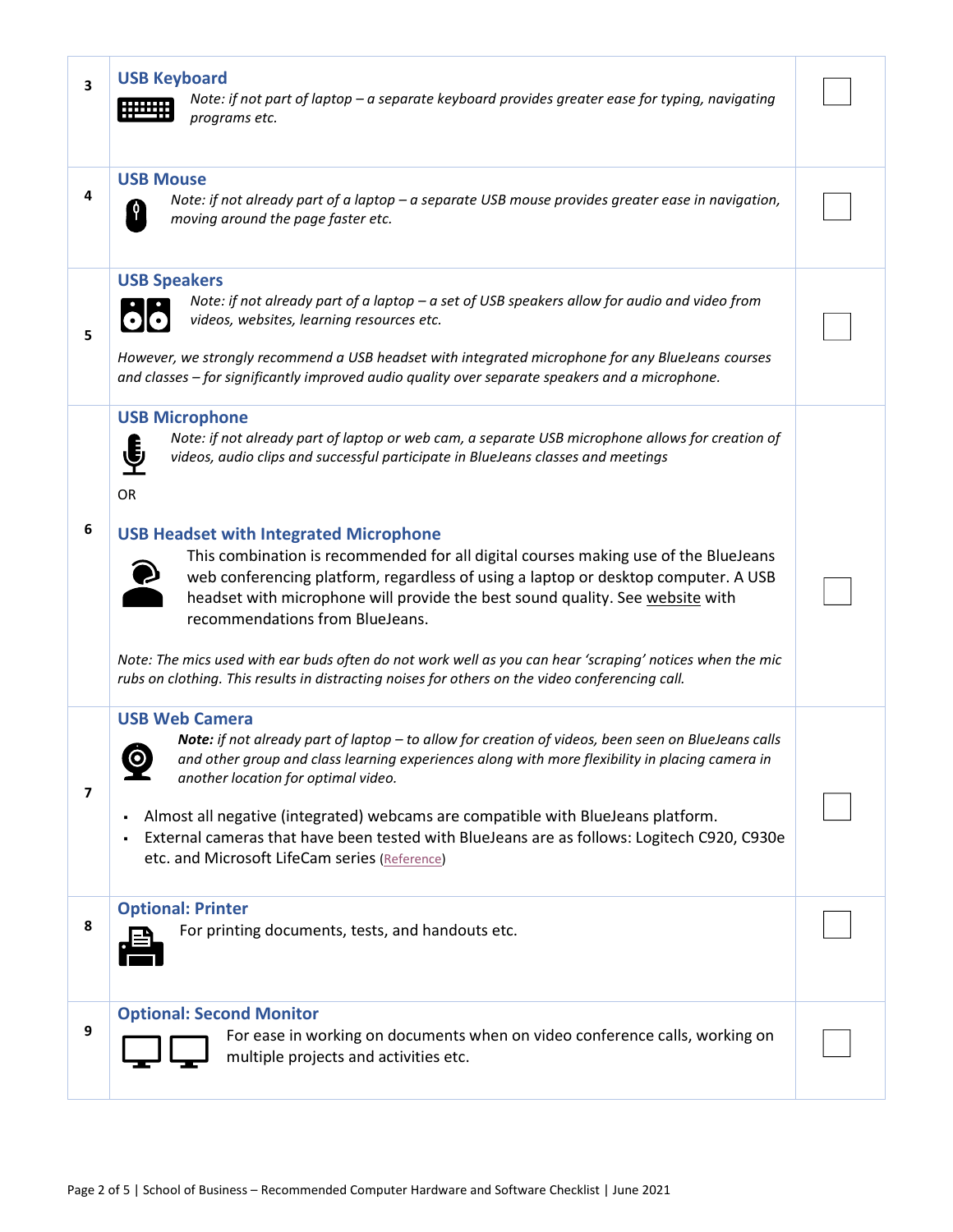# **Software and Apps**

We recommend the following applications for learning success at North Island College in the School of Business. It is advised you download and install the following software and apps before you begin your studies.

|              | Description                                                                                                                                                                                                                                                                                                           |  |
|--------------|-----------------------------------------------------------------------------------------------------------------------------------------------------------------------------------------------------------------------------------------------------------------------------------------------------------------------|--|
| 1            | <b>Web Browsers</b><br>Recommend for PC: Chrome or Firefox<br>$\blacksquare$                                                                                                                                                                                                                                          |  |
| $\mathbf{2}$ | <b>Microsoft Office 365 Software Suite</b><br>Microsoft Word, Excel, PowerPoint, Access etc. (for assignments, homework)<br>٠<br>Free download and use for NIC students:<br>٠.<br>Office 365<br>https://library.nic.bc.ca/studenttech/office                                                                          |  |
| 3            | <b>Scanning Documents App</b><br>Microsoft Lens - Free PDF Scanner App (Android   iOS Apple) - More Info on Use<br>$\blacksquare$<br>Other Options: Adobe Scan - PDF and JPG (Android   iOS Apple), CamScanner - PDF (iOS<br>٠<br>Apple, Android), Scanner Pro - PDF (iOS Apple), Genius Scan - JPG and PDF (Android) |  |
| 4            | <b>Adobe Acrobat DC Software</b><br>Save scanned files to PDF, stitch many images into one file<br>Free download and use for NIC students: https://library.nic.bc.ca/studenttech/OnlineClassTools<br>٠.                                                                                                               |  |
| 5            | <b>BlueJeans App</b><br><b>B</b><br>- For optimal engagement experiences on BlueJeans video conferencing software<br>Free download and use: https://www.bluejeans.com/downloads<br>٠.                                                                                                                                 |  |
| 6            | <b>Blackboard App</b><br>For mobile devices (for checking due dates, grades, and messages)<br>٠<br>Free download from: https://library.nic.bc.ca/studenttech/Apps (see tab at top of page)<br>٠                                                                                                                       |  |
| 7            | <b>NIC App</b><br>For mobile devices (for staying connect with course schedules, pay tuition,<br>course grades, registration etc.)<br>Free download from: https://library.nic.bc.ca/studenttech/Apps (see tab at top of page)<br>٠                                                                                    |  |
| 8            | <b>Other Software</b><br>Other School of Business software will be shared with you in your first class                                                                                                                                                                                                                |  |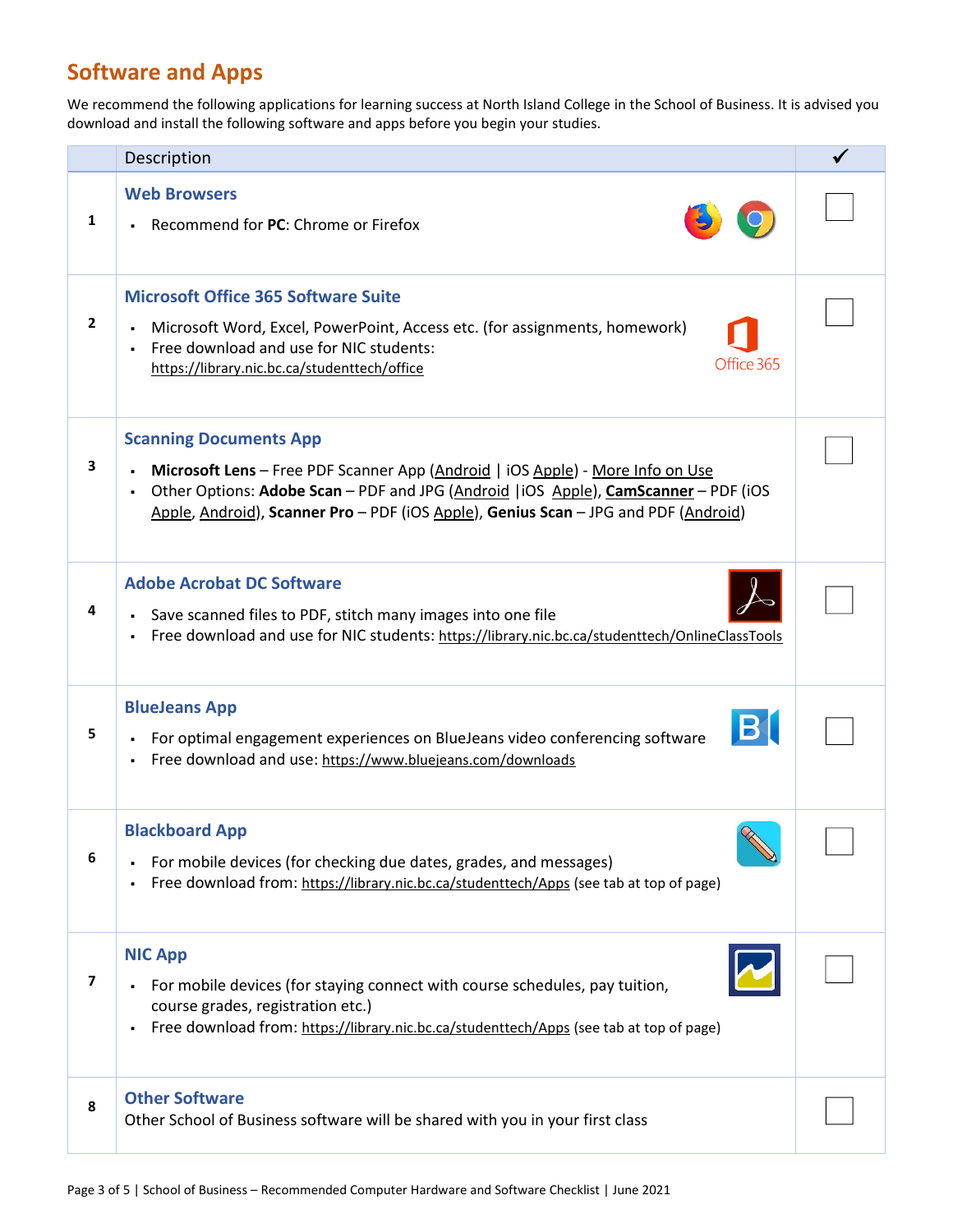### **Student Technical Services: Access Testing**

We recommend you can access and view these pages related to NIC's Student Technical Services team. These are the key support pages and resources will want to have ready when you have a technology question!

| Component                                                     | Description                                                                                                                                                                                                                                           |  |
|---------------------------------------------------------------|-------------------------------------------------------------------------------------------------------------------------------------------------------------------------------------------------------------------------------------------------------|--|
| <b>Locate Home Page</b>                                       | • https://library.nic.bc.ca/studenttech/home<br>- This is the home page that includes a calendar of Blackboard Drop-In Sessions<br>for asking questions, learning new features and functions, and gaining more<br>comfort with the learning platform! |  |
| <b>Locate Ask a Question</b><br>Page                          | • https://library.nic.bc.ca/studenttech/question<br>• This is the page where you can ask questions!                                                                                                                                                   |  |
| <b>Locate Microsoft</b><br><b>Office 365 Download</b><br>Page | https://library.nic.bc.ca/studenttech/office<br>. This is the page you can download free Office 365 software!                                                                                                                                         |  |
| <b>Locate Adobe Acrobat</b><br><b>Download Page</b>           | https://library.nic.bc.ca/studenttech/OnlineClassTools<br>. This is the page (select Adobe Acrobat tab) to download your free Adobe<br>Acrobat DC software!                                                                                           |  |

### **MyNIC: Student Portal Testing**

We recommend you test that you can log in, navigate, and undertake key activities in MyNIC student portal.

| Component                                                          | Description                                                                                                                         |  |
|--------------------------------------------------------------------|-------------------------------------------------------------------------------------------------------------------------------------|--|
| <b>Locate link</b>                                                 | https://www.nic.bc.ca/life-at-nic/mynic/ Direct Login OR<br>٠<br>• NIC Home Page- Top Right Corner                                  |  |
| <b>Successfully log in</b>                                         | Can successfully log in with your NIC credentials<br>https://library.nic.bc.ca/studenttech/myNIC - See Login Info<br>$\blacksquare$ |  |
| <b>Find links for</b><br><b>Blackboard Learn</b><br><b>courses</b> | Can successfully see your Blackboard Learn courses and can click on links to<br>directly access                                     |  |
| <b>Access webmail</b>                                              | Can successfully find and access your email within MyNIC                                                                            |  |
| <b>Use MyNIC to see</b><br>my financial<br>information             | Can find your financial information including receipts, charges on account<br>and tax information                                   |  |
| <b>Find key dates</b>                                              | Can find key dates and important details about deadlines and due dates for<br>being a student at NIC                                |  |
| <b>Change mailing</b><br>address                                   | Can locate the area in MyNIC where you can change your mailing address                                                              |  |